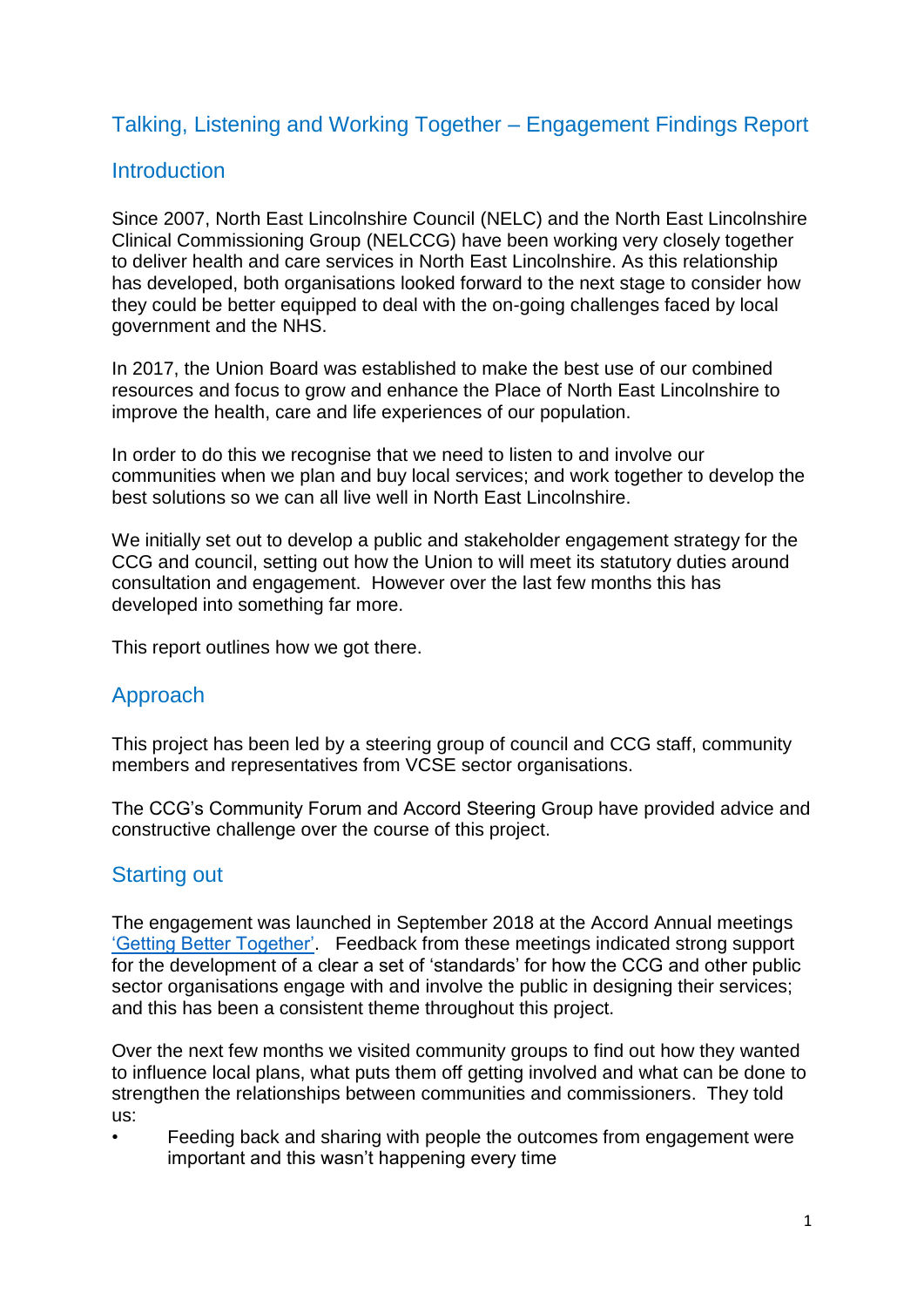- One size doesn't fit all we need to listen to communities and provide engagement opportunities that work for them
- People are put off from engaging if they perceive that decisions have already been made so they won't be listened to
- The most positive experiences of engagement have been when communities have worked alongside organisations as equal partners to co-produce plans and solutions
- The ways in which people can influence plans and services is confusing and people are fed up with being asked the same things again and again

## Developing the North East Lincolnshire Commitment

Over the course of the summer we held three co-production workshops with members of the NEL VCSE Forum. Together we looked at the feedback we had received and participants shared their experiences of community engagement. The VCSE sector in North East Lincolnshire engage with communities every day and have a wealth of knowledge and understanding of local needs and assets. At these sessions the elements identified to build mutual trust and understanding were:

- Openness and transparency
- Commitment to listen and act on what people have to say
- Feeding back ALWAYS
- Ongoing conversations taking time to build relationships
- Accessible opportunities
- Be accountable

Consultations happen in hospitals, conversations happen in communities

Everyone agreed that we needed a simple statement of principles setting out for how people and communities will be involved in the future so that we make every conversation count in North East Lincolnshire.

The VCSE Alliance also sought assurance from the council and CCG that this would be meaningful and not just a "tick box exercise". This assurance was given and resulted in the endorsement of the NEL Commitment by the VCSE Forum.

## Engagement Activity

In August we published the 'Talking, Listening and Working Together' [newsletter](https://nelccg-accord.co.uk/data/uploads/documents/newsletters/final2-tlwtnewsletter160819.pdf) which was available digitally, in paper copy and [audio.](https://soundcloud.com/user-612930938/talking-listening-working-together) This was distributed to Accord members, residents on the council's consultations mailing list and was made available in GP centres, libraries and community hubs. Information was sent out to the CCG's stakeholder lists, elected members and parish councils and VCSE groups and promoted via social media.

This was followed in September with publication of the draft engagement strategy and launch of an online survey inviting people to comment on the strategy. Paper copies were also made available and people were also invited to send in their views by email, letter and contact us by telephone.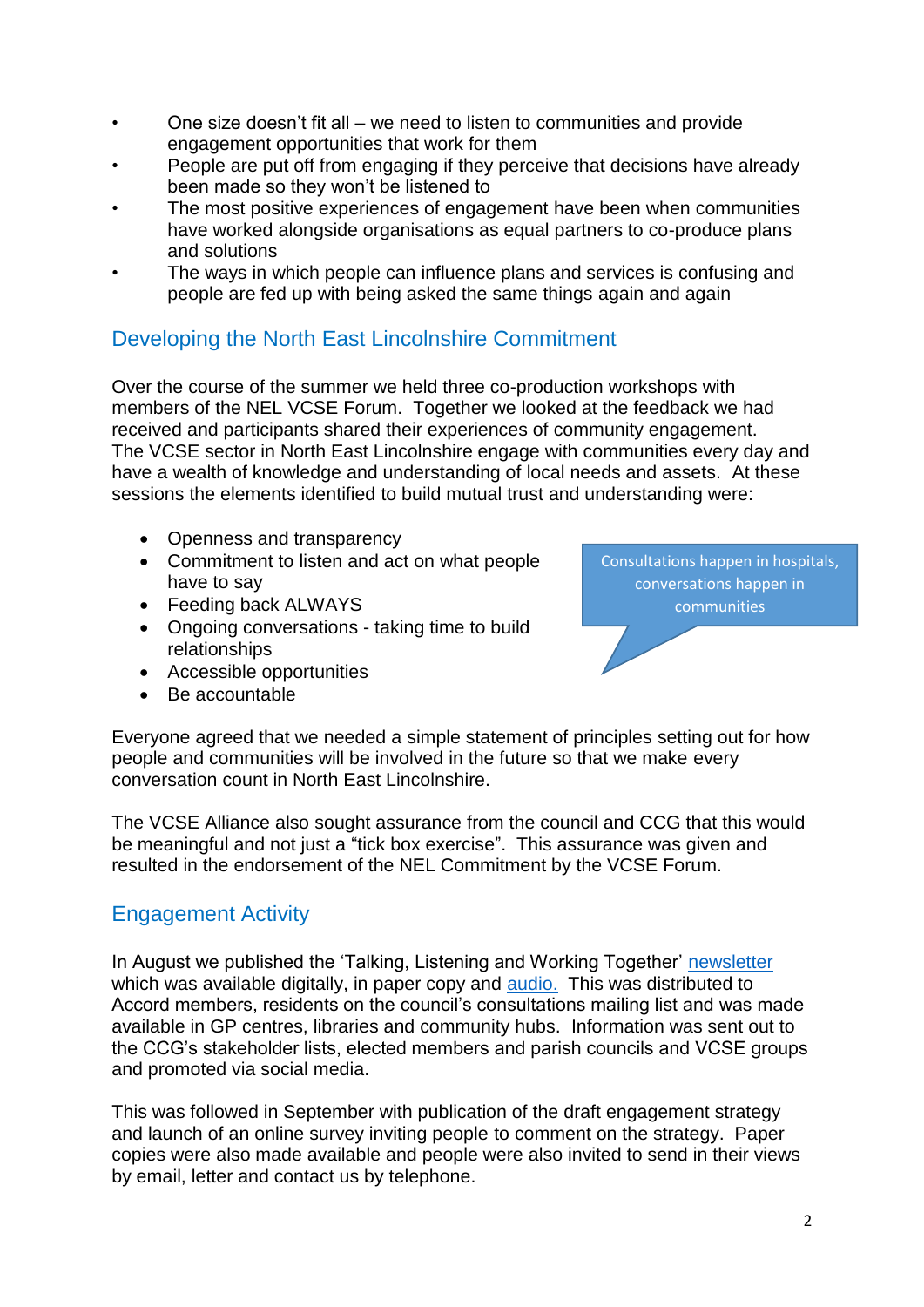A total of **267** people responded to the survey

During August to October members of the Steering group, Community Forum and Accord Steering group carried out engagement with people at:

- Grimsby top town market
- Freeman Street market
- Immingham Civic Centre
- Freshney Green Primary Care Centre
- Cleethorpes Library
- Roxton Practice, Immingham
- Older People's Advice Day Cleethorpes Memorial Hall
- Centre4
- Community Shop
- **•** Grimsby Institute

We would also like to thank the following groups who have shared their views with us over the course of this project:

- MS Society
- Friendship at Home
- Carers Forum
- Parent Carers Group
- NEL Patient Participation Chairs Groups
- AddAction
- Older People's Health and Wellbeing Group (Collaboratives)
- One Voice Immingham
- Healthwatch Advisory Board
- Special Educational Needs and Disabilities (SEND) Executive Board

We also spoke to participants at our Getting Better Together daytime and evening public meetings in September.

Information about the strategy has been circulated to staff via internal communications and discussed at team meetings and 'Lunch and Learn' sessions at the Municipal and Civic offices.

Throughout the development of the strategy, we have been having ongoing conversations with the local community, as well as VCSE organisations in North East Lincolnshire. We received hundreds of comments relating to engagement in North East Lincolnshire including suggestions on how we can improve our activities and how to make opportunities more accessible.

#### What did people tell us – about the commitment?

When we spoke to people out and about in the community we found many that did not know that they could influence decisions or have their say and welcomed being able to do so. We talked about Talking, Listening and Working Together and asked them what they thought of the commitment. By and large feedback was positive.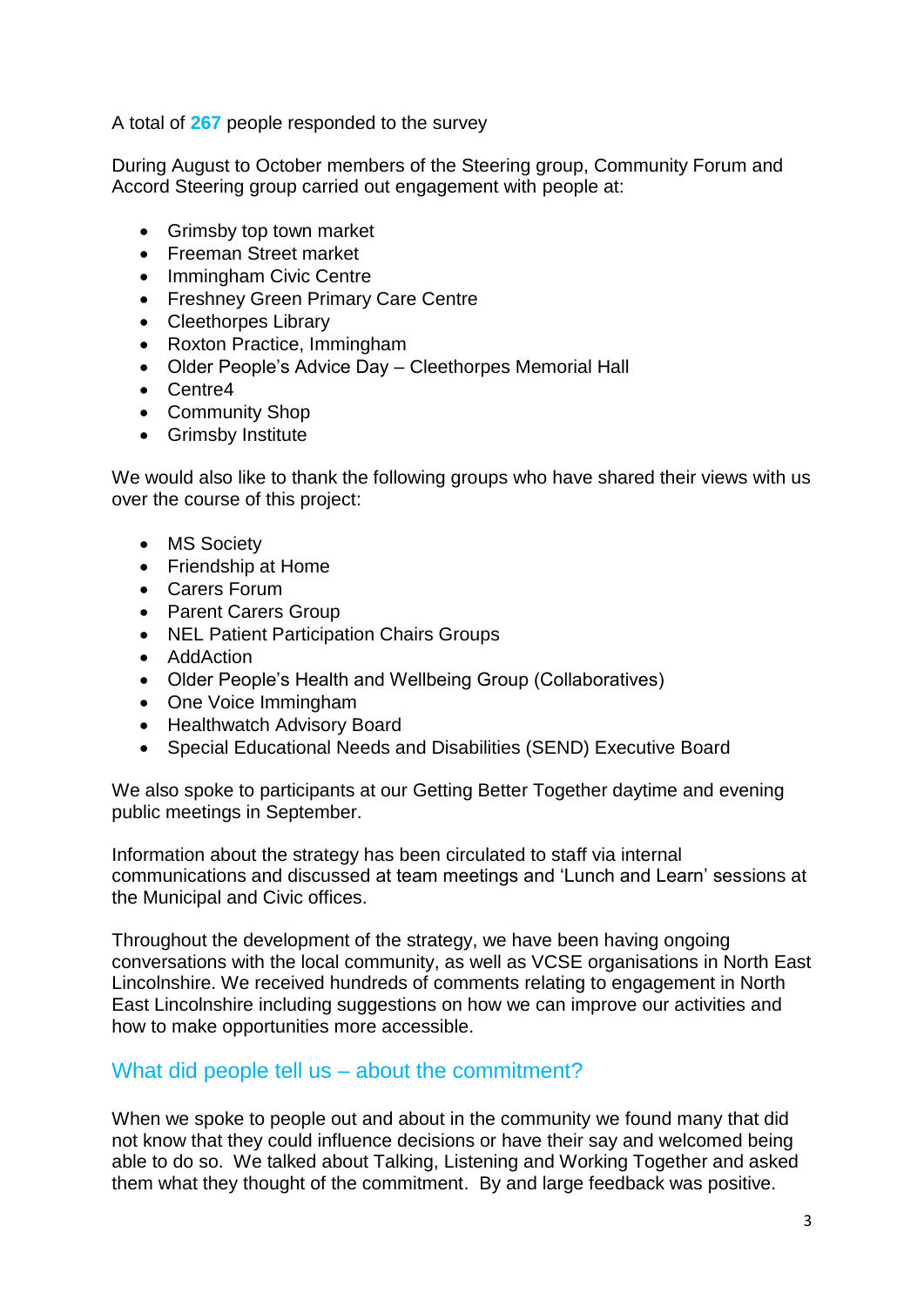This support was also reflected in the survey responses with 94% saying that they agreed that the Commitment was clear and easy to understand, 84% said these were the right commitments and 91% agreed that local groups and organisations who care about the area can and should work to this commitment. There were similar levels of support for from participants at the 'Getting Better Together', however some had reservations about the practical implementation of the principles.

| <b>Talking</b>                                                                                                              | We will be clear and honest about<br>$\Rightarrow$ how you can get involved<br>$\Rightarrow$ what we are doing with what you've told us                                                                               |  |  |
|-----------------------------------------------------------------------------------------------------------------------------|-----------------------------------------------------------------------------------------------------------------------------------------------------------------------------------------------------------------------|--|--|
| Listening                                                                                                                   | We will<br>$\Rightarrow$ hear your voice and what you have to say<br>$\Rightarrow$ use what you tell us to bring about change<br>$\Rightarrow$ be open to be challenged on the way we do things                       |  |  |
| <b>Working</b><br><b>Together</b>                                                                                           | We will<br>$\Rightarrow$ encourage all of our communities to take part<br>$\Rightarrow$ come to the places where you are<br>$\Rightarrow$ work together with you and others to make the best<br>use of time and money |  |  |
| <b>Making Every Conversation Count</b><br>Openhad by community mombors, and conceandations from the Unkurtany Community and |                                                                                                                                                                                                                       |  |  |

### **The North East Lincolnshire commitment**

Social Enterprise (VCSE) sector working as equal partners with the CCG and council and agreed as the way to do things in North East Lincolnshire

*"Hope it works, can only try"*

*"They are good principles that make sense"*

*"Looks nice on here but I doubt it will happen"*

*"Might be tricky to get the accountability"*

*"Words are not enough. You need to make the process easy to use"*

*"Good luck!"*

# What did people tell us - about Talking

We wanted to gain a better understanding of how we can involve people early and provide better opportunities to get involved. The survey asked- **'***Where should we put our information to help you find out about things that are happening in the area?'* 

Social media and email were ranked as the most preferred methods from online participants whereas leaflets in shops, libraries and community venues were the most popular among people who completed paper copy surveys,

In the survey we also wanted to find out if people were aware of the council and CCG's current 'You Said – We Did' feedback mechanisms and 48% of respondents said they were and the majority (58%) felt this means of feedback was enough for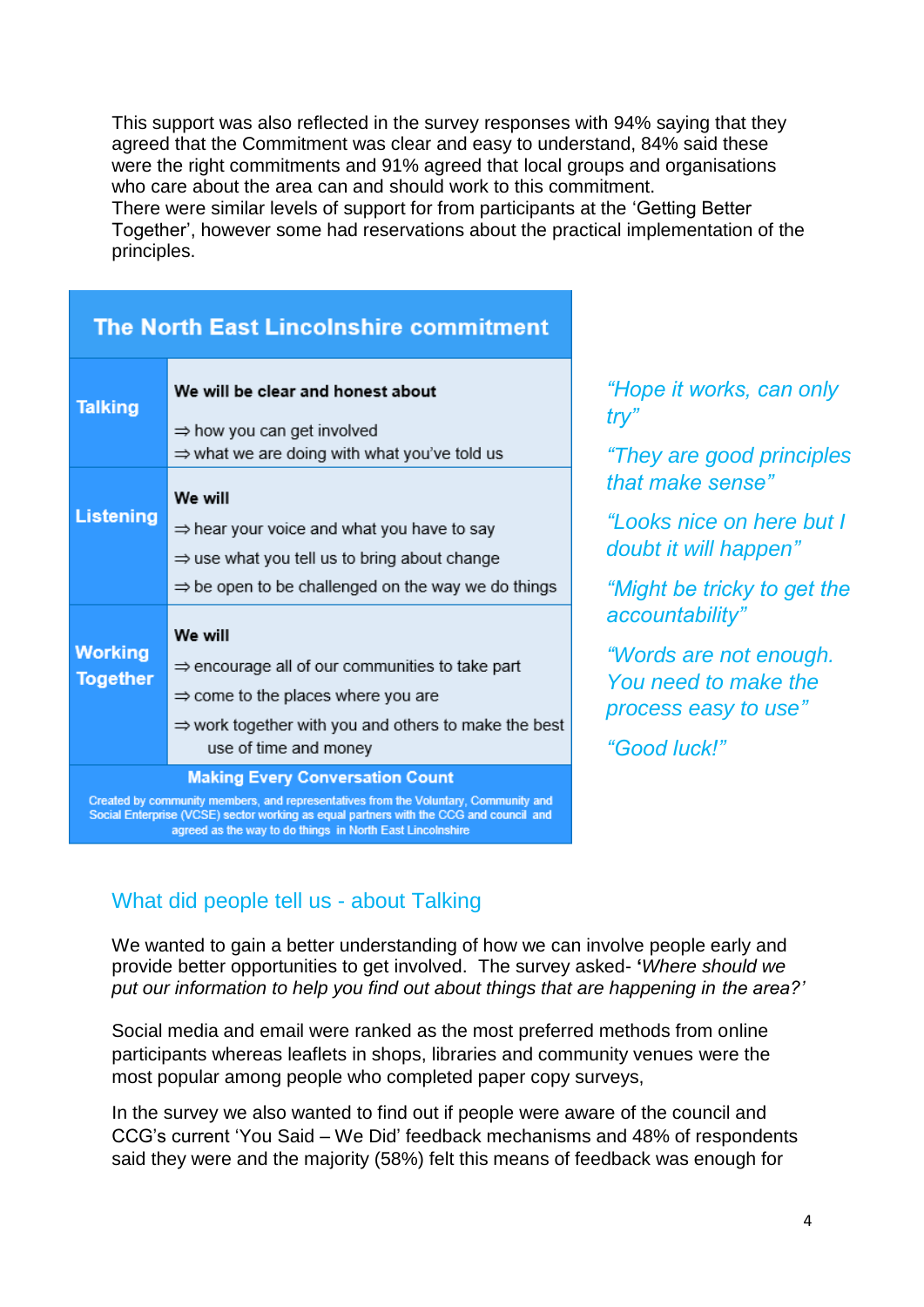them, however 42% felt we should be feeding back elsewhere'. Comments about how this should be done included:

- Use the same format as when you ask for views
- Newsletter to residents
- Social media including Facebook and use of text alerts
- At venues affected by the changes
- Local newspaper
- Notice boards
- Ward meetings

We were able to discuss this in more detail at some of our meetings with community groups. Suggestions on how we can improve the reach of our information included making better use of existing community, social and professional networks.

## What did people tell us - about Listening?

We wanted to know how people preferred to give their views. The survey asked people to rank these in order of preference with 1.0 being the best 8.0 the least suitable for them. Not surprisingly online surveys was the most popular amongst people who completed the survey online however online surveys were the most reference option from the paper surveys.

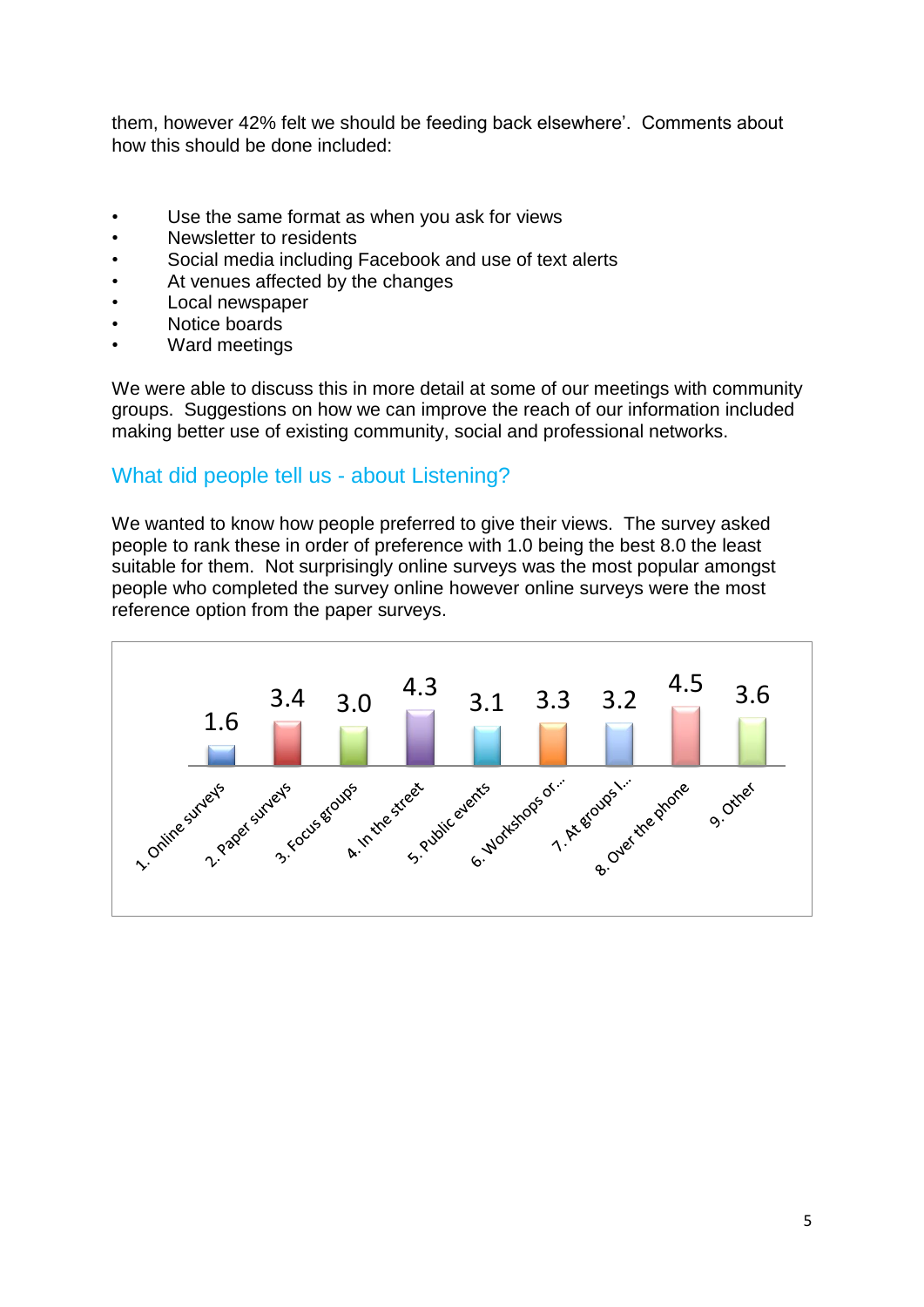

Most of the people responding to the survey said they felt able to give their views when they wanted to.

The most commonly referenced issue was the lack of information. Predominantly respondents not being aware of opportunities to have their say and a few suggesting that they needed more information in order to make an informed decision.

Feedback and what happened as a result is in the forefront of people's minds when considering whether or not to respond in a consultation or to attend an engagement event.

The opportunities that we provide for people to get involved are also referenced, whether it's the time of day, or the format of the event or opportunity. People need to be in an environment they feel comfortable in order to openly provide their views. The opportunity to discuss personally sensitive issues was highlighted as a key issue.

The way we create our surveys and ask our questions can also restrict people from having their say.

**Feedback** also featured prominently our community conversations with a call for clear and honest feedback of the outcome of activities in a timely manner including what has happened as a consequence as well as what has not, and why.

People recognised that we needed to adapt the method of engagement that we use to the audience and that the best way to do this was to ask people how they wanted to have their say. Making use of technology where appropriate was also highlighted. Suggestions for this included webinars, short videos, mobile App and an online forum to discuss issues.

There are an awful lot of people who haven't got a computer/laptop etc who YOU are missing out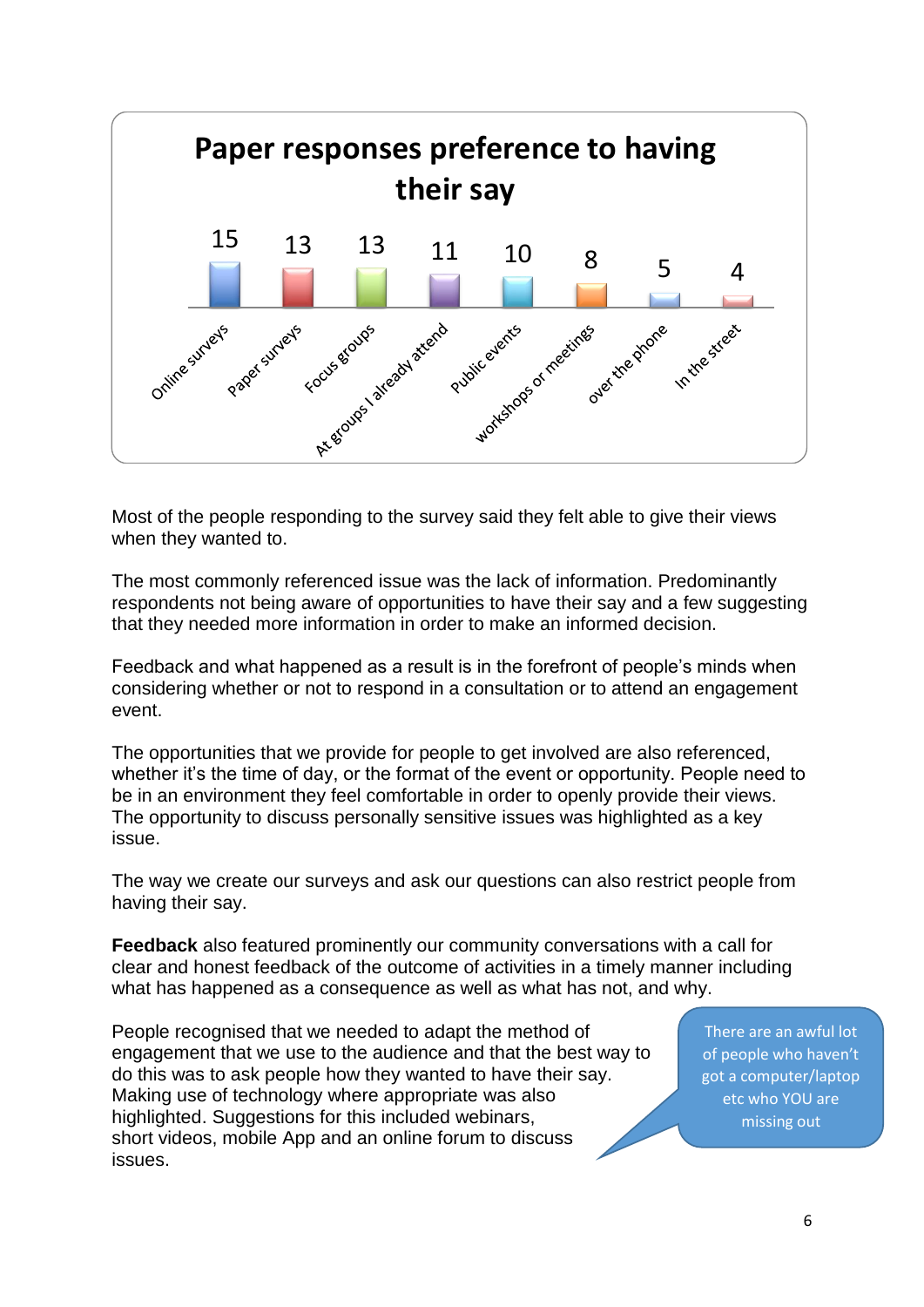We did receive a lot of feedback about surveys – how they are accessed and content. There were strong views that paper surveys needed to be made available and should not just be online. Long surveys put people off participating and we did receive comments about the wording of questions and the need for people to be able to express their views in open questions.

Ongoing listening to communities was highlighted as key, and people wanted to know what happens to their views about things that are important to them as opposed to what we want to know to inform a specific project or plan.

#### What can we do to make this better?

Organisations actually listening was important with many not seeing the point of getting involved if nothing changes because of it.

Holding events at times so that repetitive life activities such as work and childcare, or safety concerns about leaving the house on a dark evening are no-longer a barrier to people having their say.

|                                |                | $%$ of           | $%$ of             |
|--------------------------------|----------------|------------------|--------------------|
| <b>Categories</b>              | <b>Count</b>   | <b>Responses</b> | <b>Respondents</b> |
| Listen                         | 4              | 14.3             | 2.2                |
| Different times for engagement | 4              | 14.3             | 2.2                |
| You said we did                | 3              | 10.7             | 1.6                |
| Open questions                 | 2              | 7.1              | 1.1                |
| Sensitive opportunities        | $\overline{2}$ | 7.1              | 1.1                |
| Group sessions                 | 2              | 7.1              | 1.1                |
| Email options                  | $\overline{2}$ | 7.1              | 1.1                |
| Staff training                 | 2              | 7.1              | 1.1                |
| Website                        | 2              | 71               |                    |

#### Challenging us on the way we do things

Survey respondent's preferences for telling us when we get things wrong were email, an online feedback form and over the phone. The current complaints process was referenced and fits well with the way respondents want to register their complaints. People appear to value a dedicated contact to handle their concern before it gets to the complaints stage and to have their query passed on to the relevant department.

### What people told us about – working together

When we work together to develop solutions, we want to be confident that none of our diverse communities in North East Lincolnshire are left out of the conversation.

We intend to do this by coming to the places people already use and working to develop links with our lesser heard groups. We asked:

Are there any communities, in North East Lincolnshire, you think we should speak to more?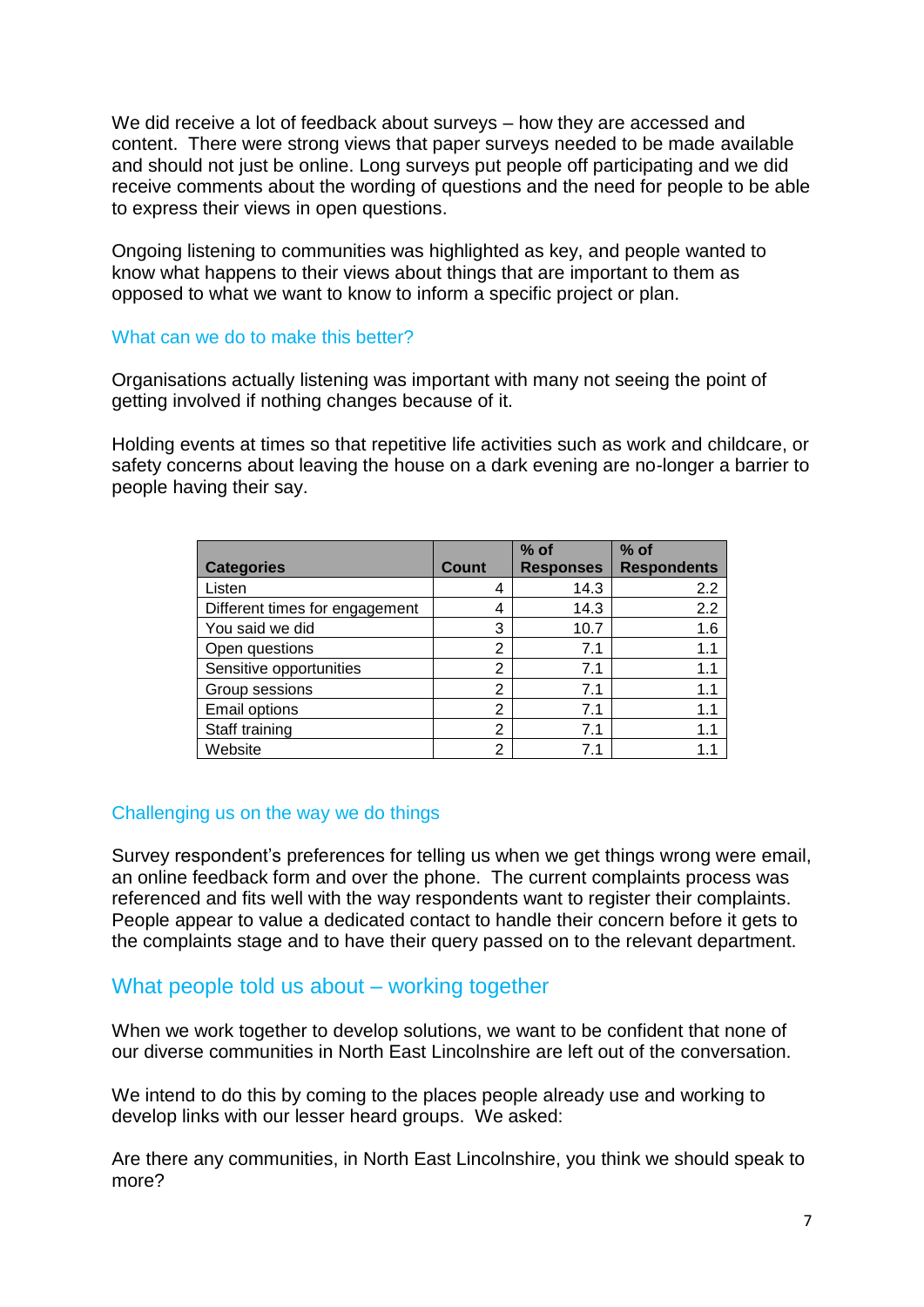

Disadvantaged wards, existing community groups and seldom heard groups are the most commonly referenced communities that respondents think we should be engaging with.

Supporting people to take part by covering travel expenses and holding meetings at appropriate times and venues were seen as ways to reach more diverse audiences.

Examples of engagement opportunities:

- Libraries
- Halls
- Churches
- Public Houses
- Notices in public places
- Posting paper copies
- Interactive social media
- Face-to-face on-street helpdesk
- Attend neighbourhood forums

We wanted to know how people wanted to be involved in working to solve a community issue that affected them.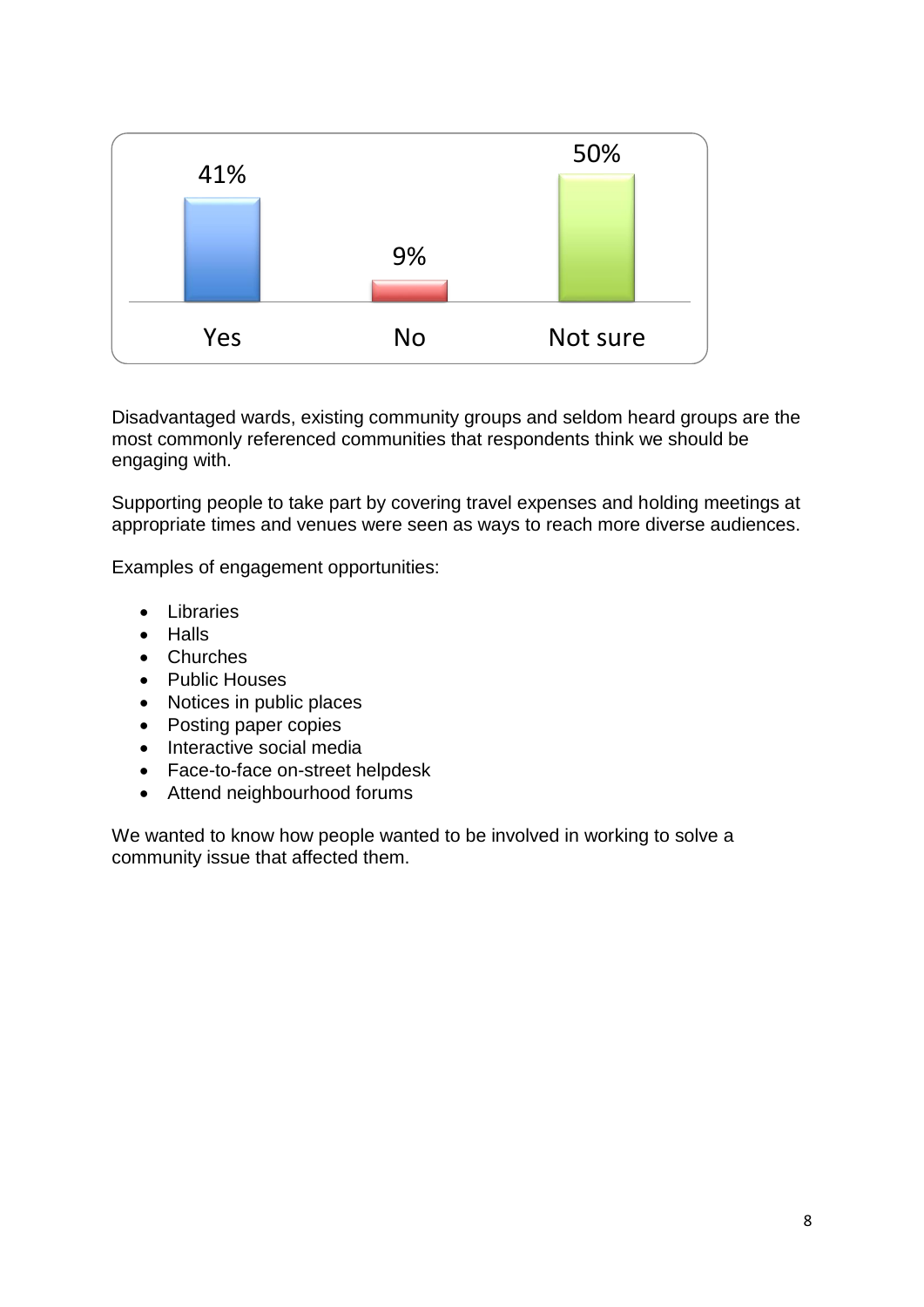

At the workshops with members of the VCSE Forum participants we discussed what was needed in order to work together effectively for the benefit of our communities. Feedback included:

- Doing 'with' engaging on what the community want more local
- Right people and partners involved in developing projects

We need to see the change in our day to day working; working with communities rather than just a strategy that says the right thing.

- Co-ordinated approach
- Union has to understand VCSE organisations
- VCSE organisations have a role in identifying issues and solutions.
- Community led initiatives such as community researchers and organisers

The first draft of the Commitment included the line – *We will be clear and honest about - what is possible.*

Participants felt strongly that this was not appropriate and that the Union should not be determining 'what is possible' as the VCSE sector may have access to opportunities that public sector organisations do not. Removing this will enable communities to explore what is possible. Talking, Listening and Working Together is about working at Place and its right that this should be removed. Working as equal partners throughout this process the NEL Commitment is our shared statement of intent to work in partnership and improve community engagement in North East Lincolnshire.

When looking at what the strategy was missing a number of suggestions are already included. How we conduct our engagement and provide our feedback were the most important referenced areas. There was some concern expressed that the strategy placed too much emphasis on engagement with groups as opposed to individuals and questioned how accurately a group could represent the views of individuals.